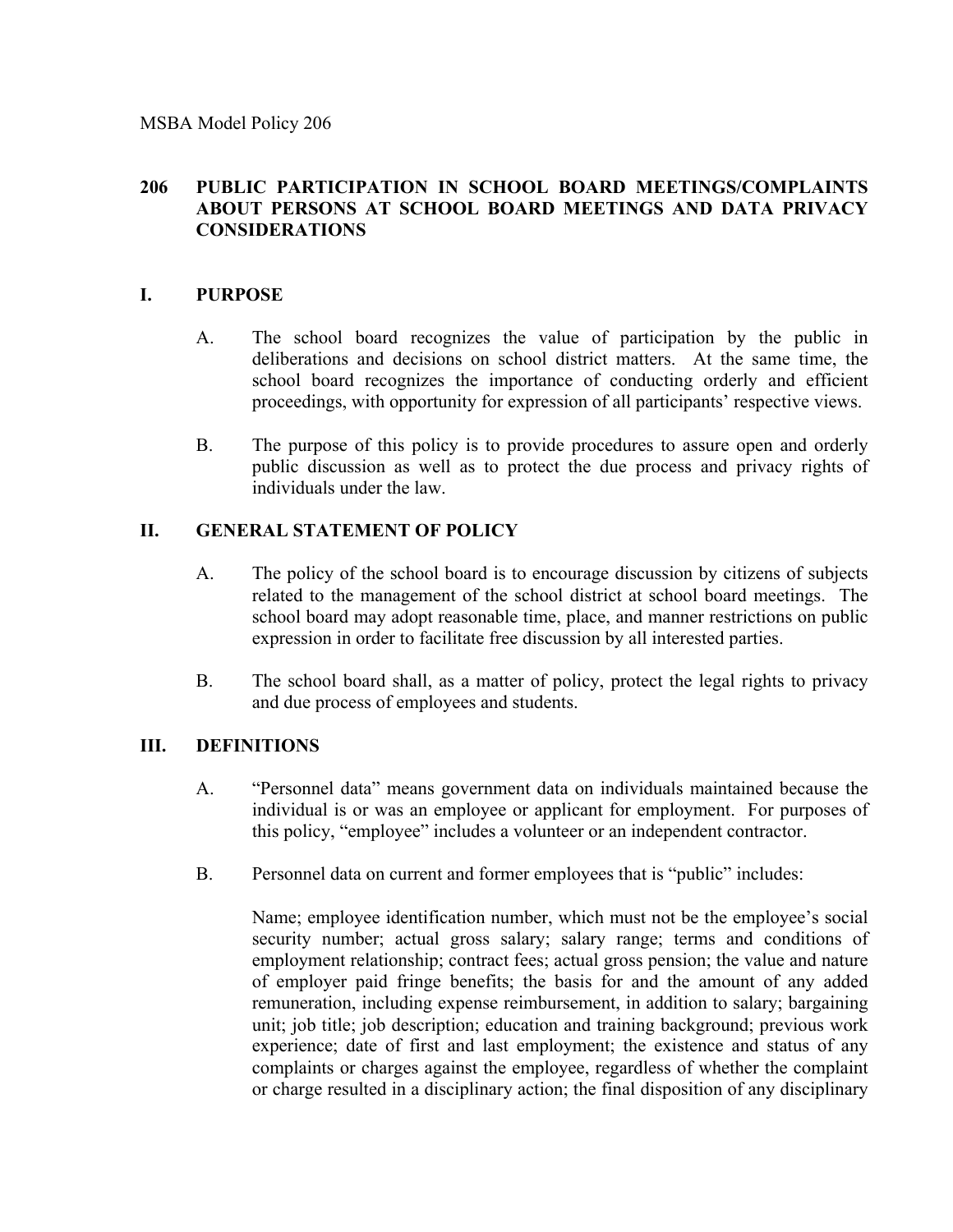action as defined in Minn. Stat. § 13.43, Subd. 2(b), together with the specific reasons for the action and data documenting the basis of the action, excluding data that would identify confidential sources who are employees of the public body; the complete terms of any agreement settling any dispute arising out of the employment relationship, including a buyout agreement as defined in Minn. Stat. 123B.143, Subd. 2, except that the agreement must include specific reasons for the agreement if it involves the payment of more than \$10,000 of public money; work location; a work telephone number; badge number; work-related continuing education; honors and awards received; and payroll time sheets or other comparable data that are only used to account for employee's work time for payroll purposes, except to the extent that release of time sheet data would reveal the employee's reasons for the use of sick or other medical leave or other not public data.

C. Personnel data on current and former applicants for employment that is "public" includes:

Veteran status; relevant test scores; rank on eligible list; job history; education and training; and work availability. Names of applicants shall be private data except when certified as eligible for appointment to a vacancy or when applicants are considered by the appointing authority to be finalists for a position in public employment. For purposes of this subdivision, "finalist" means an individual who is selected to be interviewed by the appointing authority prior to selection.

- D. "Educational data" means data maintained by the school district which relates to a student.
- E. "Student" means an individual currently or formerly enrolled or registered in the school district, or applicants for enrollment, or individuals who receive shared time services.
- F. Data about applicants for appointments to a public body, including a school board, collected by the school district as a result of the applicant's application for appointment to the public body are private data on individuals, except that the following are public: name; city of residence, except where the appointment has a residency requirement that requires the entire address to be public; education and training; employment history; volunteer work; awards and honors; prior government service; any data required to be provided or that is voluntarily provided in an application to a multimember agency pursuant to Minn. Stat. § 15.0597; and veteran status. Once an individual has been appointed to a public body, the following additional items of data are public: residential address and either a telephone number or electronic mail address where the appointee can be reached, or both at the request of the appointee; the first and last dates of service on the public body; the existence and status of any complaints or charges against an appointee, and upon completion of an investigation of a complaint or charge against appointee, the final investigative report unless access to the data would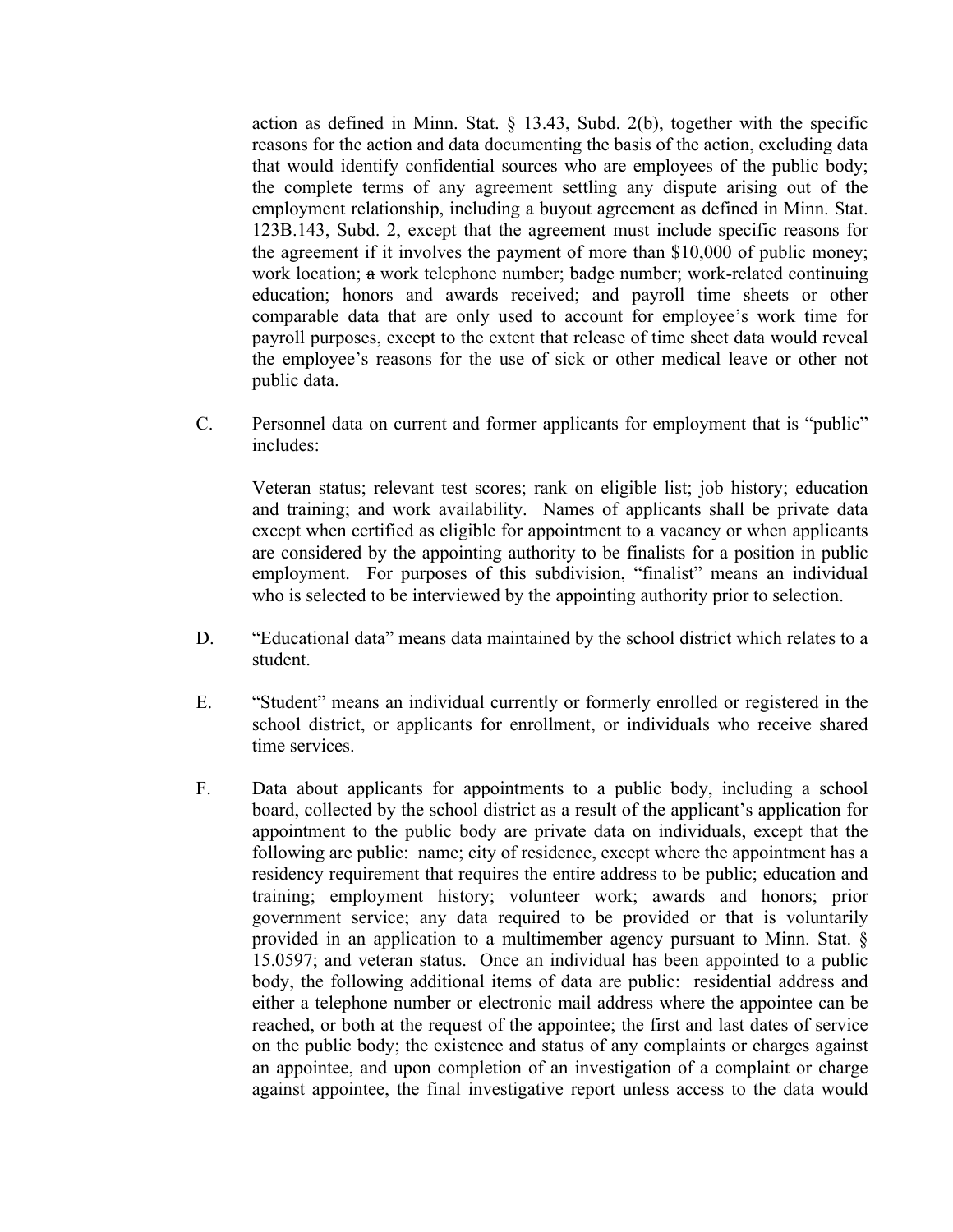jeopardize and active investigation. Any electronic mail address or telephone number provided by a public body for use by an appointee shall be public. An appointee may use an electronic mail address or telephone number provided by the public body as the designated electronic mail address or telephone number at which the appointee can be reached.

# **IV. RIGHTS TO PRIVACY**

- A. School district employees have a legal right to privacy related to matters which may come before the school board, including, but not limited to, the following:
	- 1. right to a private hearing for teachers, pursuant to Minn. Stat. § 122A.40, Subd. 14 (Teachers Discharge Hearing);
	- 2. right to privacy of personnel data as provided by Minn. Stat. § 13.43 (Personnel Data);
	- 3. right to consideration by the school board of certain data treated as not public as provided in Minn. Stat. § 13D.05 (Not Public Data);
	- 4. right to a private hearing for licensed or nonlicensed head varsity coaches to discuss reasons for nonrenewal of a coaching contract pursuant to Minn. Stat. § 122A.33, Subd. 3.
- B. School district students have a legal right to privacy related to matters which may come before the school board, including, but not limited to, the following:
	- 1. right to a private hearing, Minn. Stat. § 121A.47, Subd. 5 (Student Dismissal Hearing);
	- 2. right to privacy of educational data, Minn. Stat. § 13.32 (Educational Data); 20 U.S.C. § 1232g (FERPA);
	- 3. right to privacy of complaints as provided by child abuse reporting and discrimination laws, Minn. Stat. § 626.556 (Reporting of Maltreatment of Minors) and Minn. Stat. Ch. 363A (Minnesota Human Rights Act).

### **V. THE PUBLIC'S OPPORTUNITY TO BE HEARD**

The school board will strive to give all citizens of the school district an opportunity to be heard and to have complaints considered and evaluated, within the limits of the law and this policy and subject to reasonable time, place, and manner restrictions. Among the rights available to the public is the right to access public data as provided by Minn. Stat. § 13.43, Subd. 2 (Public Data).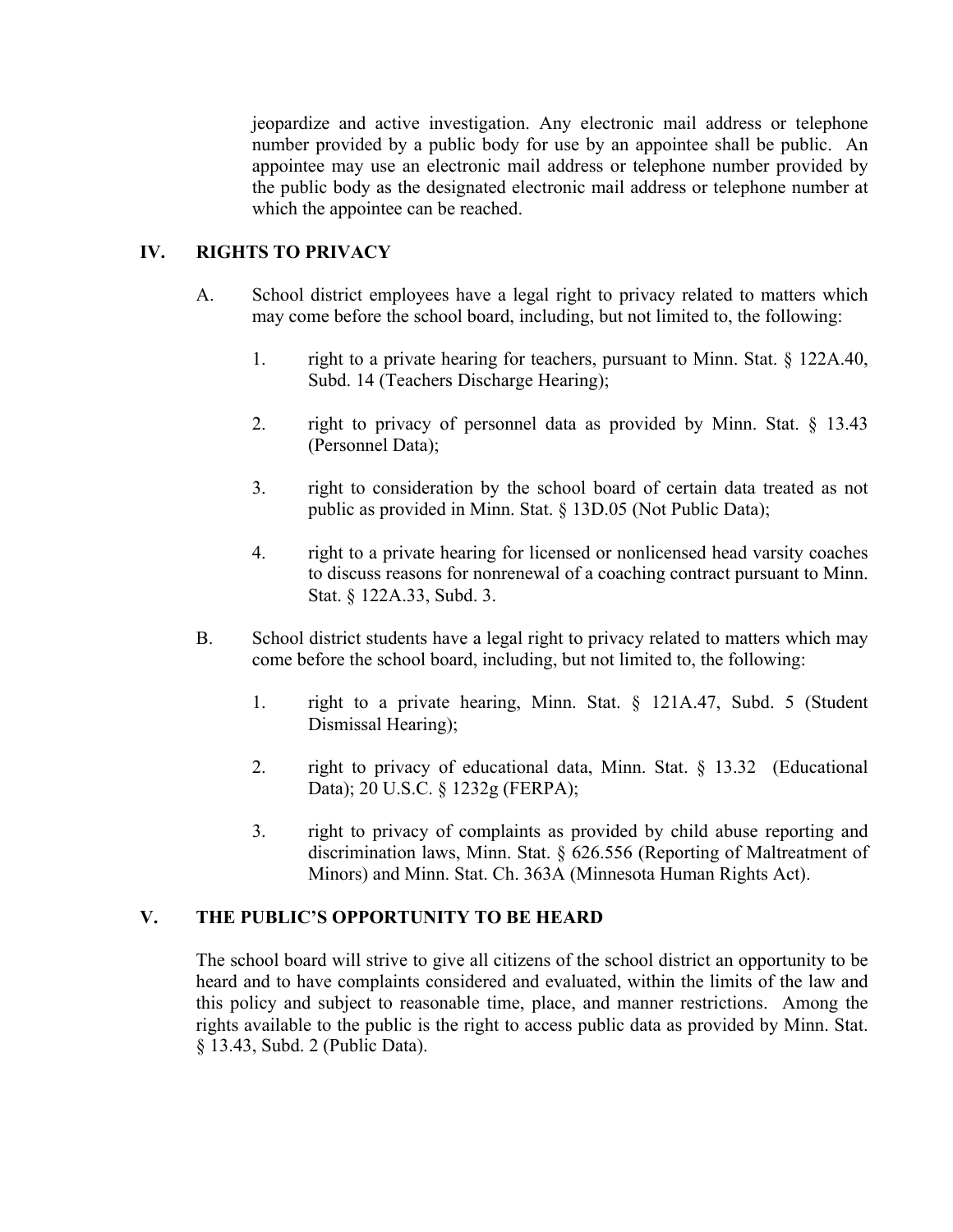# **VI. PROCEDURES**

## A. Agenda Items

- 1. Citizens who wish to have a subject discussed at a public school board meeting are encouraged to notify the superintendent's office in advance of the school board meeting. The citizen should provide his or her name, address, the name of group represented (if any), and the subject to be covered or the issue to be addressed.
- 2. Citizens who wish to address the school board on a particular subject should identify the subject and identify agenda item(s) to which their comments pertain.
- 3. The school board chair will recognize one speaker at a time, and will rule out of order other speakers who are not recognized. Only those speakers recognized by the chair will be allowed to speak. Comments by others are out of order. Individuals who interfere with or interrupt speakers, the school board, or the proceedings may be directed to leave.
- 4. The school board retains the discretion to limit discussion of any agenda item to a reasonable period of time as determined by the school board. If a group or organization wishes to address the school board on a topic, the school board reserves the right to require designation of one or more representatives or spokespersons to speak on behalf of the group or organization.
- 5. Matters proposed for placement on the agenda, which may involve data privacy concerns, which may involve preliminary allegations, or which may be potentially libelous or slanderous in nature shall not be considered in public, but shall be processed as determined by the school board in accordance with governing law.
- 6. The school board chair shall promptly rule out of order any discussion by any person, including school board members, that would violate the provisions of state or federal law, this policy or the statutory rights of privacy of an individual.
- 7. Personal attacks by anyone addressing the school board are unacceptable. Persistence in such remarks by an individual shall terminate that person's privilege to address the school board.
- 8. Depending upon the number of persons in attendance seeking to be heard, the school board reserves the right to impose such other limitations and restrictions as necessary in order to provide an orderly, efficient, and fair opportunity for those present to be heard.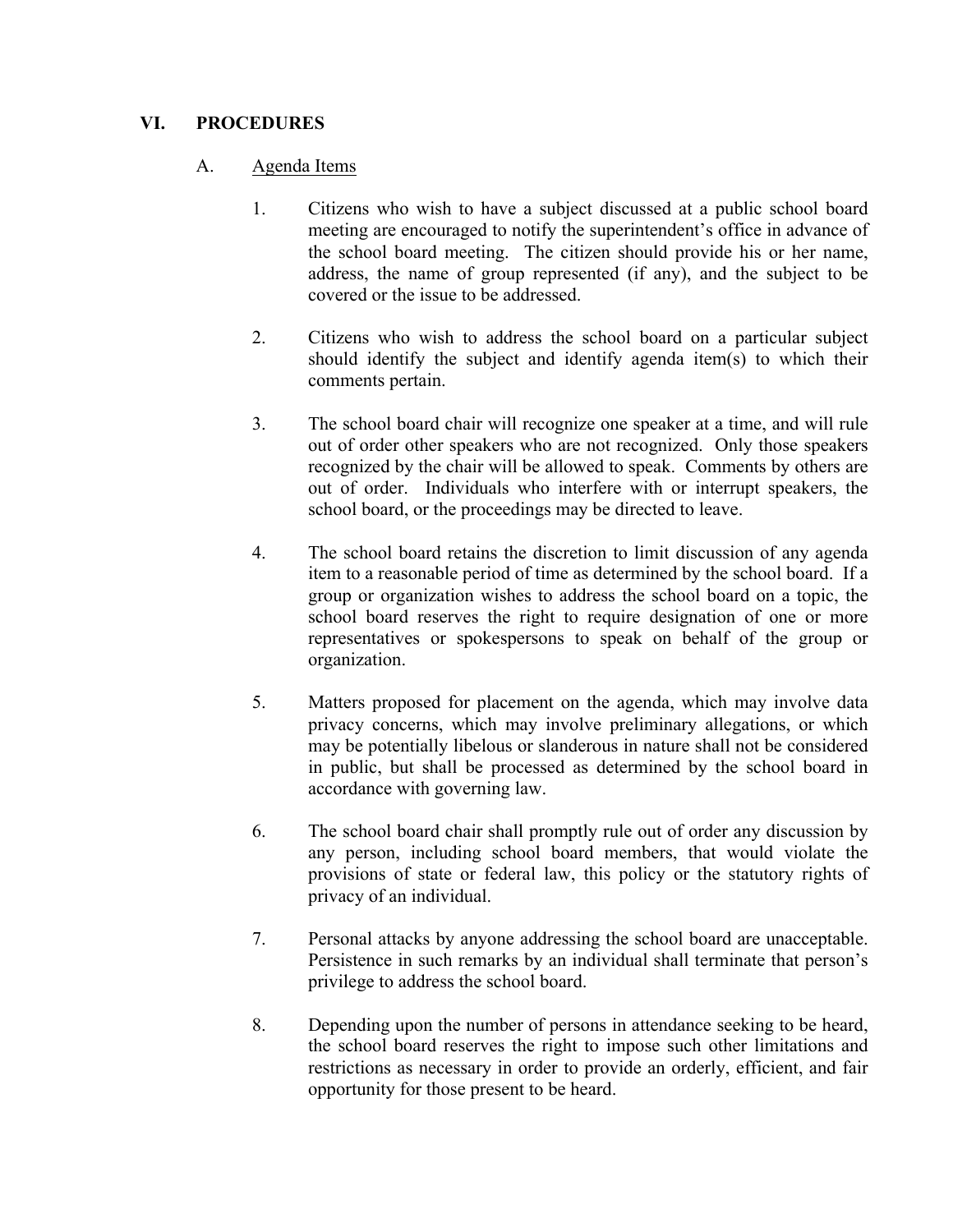## B. Complaints

- 1. Routine complaints about a teacher or other employee should first be directed to that teacher or employee or to the employee's immediate supervisor.
- 2. If the complaint is against an employee relating to child abuse, discrimination, racial, religious, or sexual harassment, or other activities involving an intimidating atmosphere, the complaint should be directed to the employee's supervisor or other official as designated in the school district policy governing that kind of complaint. In the absence of a designated person, the matter should be referred to the superintendent.
- 3. Unresolved complaints from Paragraph 1 of this section or problems concerning the school district should be directed to the superintendent's office.
- 4. Complaints which are unresolved at the superintendent's level may be brought before the school board by notifying the school board in writing.
- C. Open Forum

The school board shall normally provide a specified period of time when citizens may address the school board on any topic, subject to the limitations of this policy. The school board reserves the right to allocate a specific period of time for this purpose and limit time for speakers accordingly.

The school board may decide to hold certain types of public meetings where the public will not be invited to address the school board. Possible examples are work sessions and board retreats. The public will still be entitled to notice of these meetings and will be allowed to attend these meetings, but the public will not be allotted time during the meeting to address the board.

D. No Board Action at Same Meeting

Except as determined by the school board to be necessary or in an emergency, the school board will not take action at the same meeting on an item raised for the first time by the public.

### **VII. PENALTIES FOR VIOLATION OF DATA PRIVACY**

A. The school district is liable for damages, costs and attorneys' fees, and, in the event of a willful violation, punitive damages for violation of state data privacy laws. (Minn. Stat. § 13.08, Subd. 1)